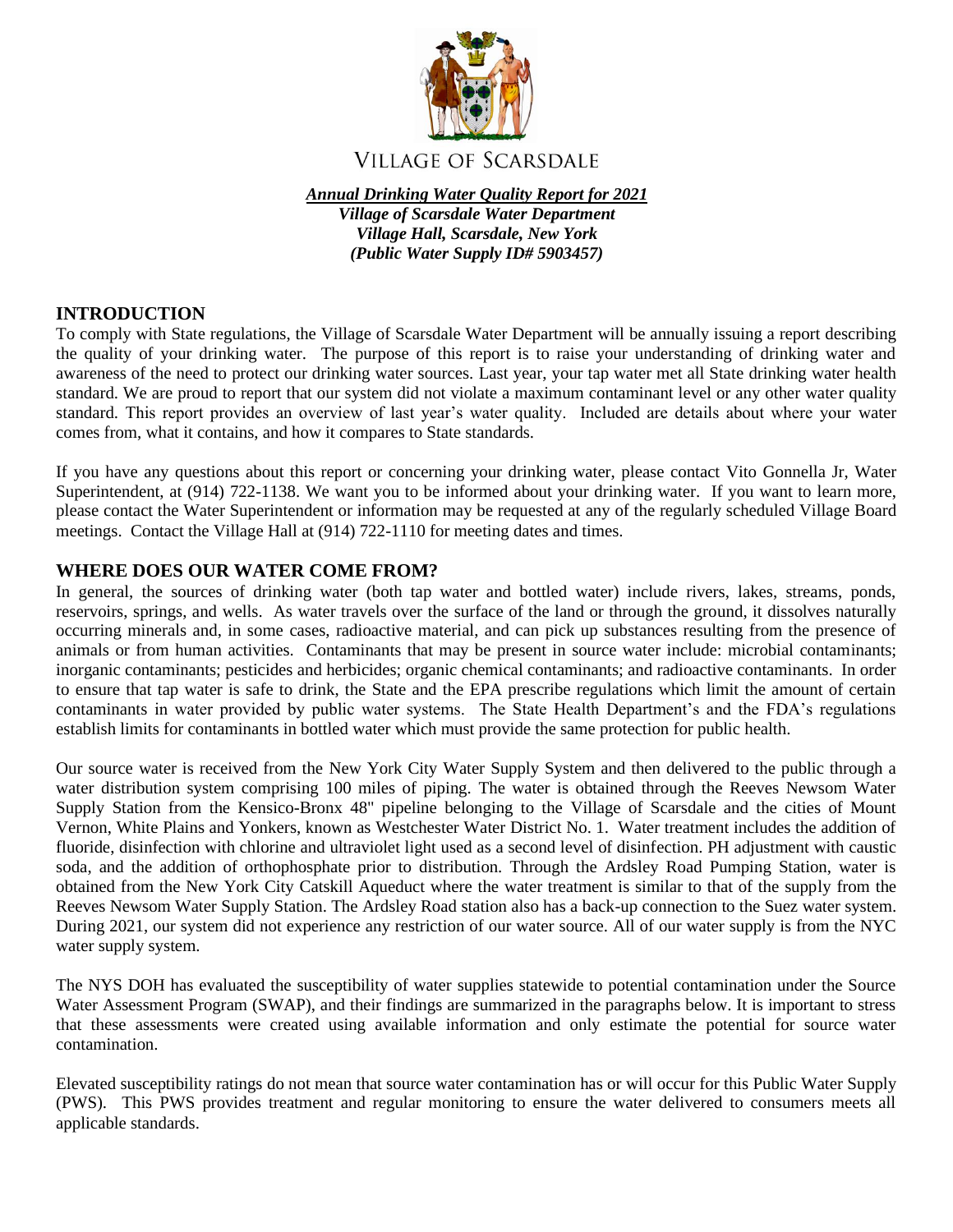Scarsdale obtains water from the New York City water supply system. Water comes from the Catskill/Delaware watersheds east of the Hudson River. The New York City Department of Environmental Protection (DEP) implements a series of programs to evaluate and protect source water quality within these watersheds. Their efforts focus on three important program areas: the enforcement of strengthened Watershed Rules and Regulations; the acquisition and protection of watershed lands; and implementation partnership programs that target specific sources of pollution in the watersheds.

Due to these intensive efforts, the SWAP methodologies applied to the rest of the state were not applied for this PWS. Additional information on the water quality and protection efforts in these New York City watersheds can be found at NYCDEP's web site www.nyc.gov/html/dep/html/watershed\_protection/index.shtml.

Specifically, Scarsdale obtains its water from the Catskill/Delaware watersheds east of the Hudson. The reservoirs in this mountainous rural area are relatively deep with little development along their shorelines. The main water quality concerns associated with land cover is agriculture, which can contribute microbial contaminants, pesticides, and algae producing nutrients. There are also some potential contamination concerns associated with residential lands and associated wastewater discharges. However, advanced treatments which reduce contaminants are in place for most of these discharges. There are also a number of other discrete facilities, such as landfills, chemical bulk storages, etc. that have the potential to impact local water quality, but large significant water quality problems associated with these facilities are unlikely due to the size of the watershed and surveillance and management practices.

## **FACTS AND FIGURES**

The Scarsdale Water System is owned and operated by the Village of Scarsdale. Water Service is provided to the Village of Scarsdale, Eastchester Water District No. 1 and some homes in Mamaroneck, New Rochelle and Greenburgh. Our water system serves an estimated population of 21,649 through 5,800 service connections. The total water delivered in 2021 was 1.053 billion gallons. The daily average of water treated and pumped into the distribution system was 2.53 million gallons per day. Our highest single day was 6.04 million gallons.

The amount of water delivered to customers, (metered), was 912.62 million gallons. This leaves the total for unbilled water, (formerly known as unaccounted for water) at 140.38 million gallons, (13.4 % of the total amount delivered). Unbilled water is a result of many factors. Losses arise from ruptured water mains, hydrants struck by automobiles, service line leaks, fire protection and training, testing of water meters, use of unmetered water for construction purposes and the unmetered water used for flushing water mains. In 2021 water customers were charged \$3.61 per 100 cubic feet, (or \$4.83 per 1,000 gallons), for water used up to 5000 cu ft per quarter and \$10.83 per 100 cubic feet, (or \$14.48 per 1,000 gallons), for water used above 5000 cu ft. per quarter. The annual average water charge per user was \$1,480.42. During 2021 the Scarsdale Water Department personnel conducted 5474 service calls, replaced 225 meters, installed 225 remote radio meter reading units, repaired 46 water main or service leaks, made 30 service taps and replaced or repaired 11 fire hydrants.

## **ARE THERE CONTAMINANTS IN OUR DRINKING WATER?**

As the State regulations require, we routinely test your drinking water for numerous contaminants. These contaminants include: total coliform, turbidity, inorganic compounds, nitrate, nitrite, lead and copper, volatile organic compounds, total trihalomethanes, haloacetic acids, and synthetic organic compounds. Some of the compounds we analyzed for were detected in your drinking water; however, these contaminants were detected below the level allowed by the State. The table presented below depicts which compounds were detected in your drinking water. The State allows us to test for some contaminants less than once per year because the concentrations of these contaminants do not change frequently. Some of our data, though representative, are more than one year old.

It should be noted that all drinking water, including bottled drinking water, may be reasonably expected to contain at least small amounts of some contaminants. The presence of contaminants does not necessarily indicate that water poses a health risk. More information about contaminants and potential health effects can be obtained by calling the EPA's Safe Drinking Water Hotline (800-426-4791) or the Westchester County Health Department at (914) 813-5000.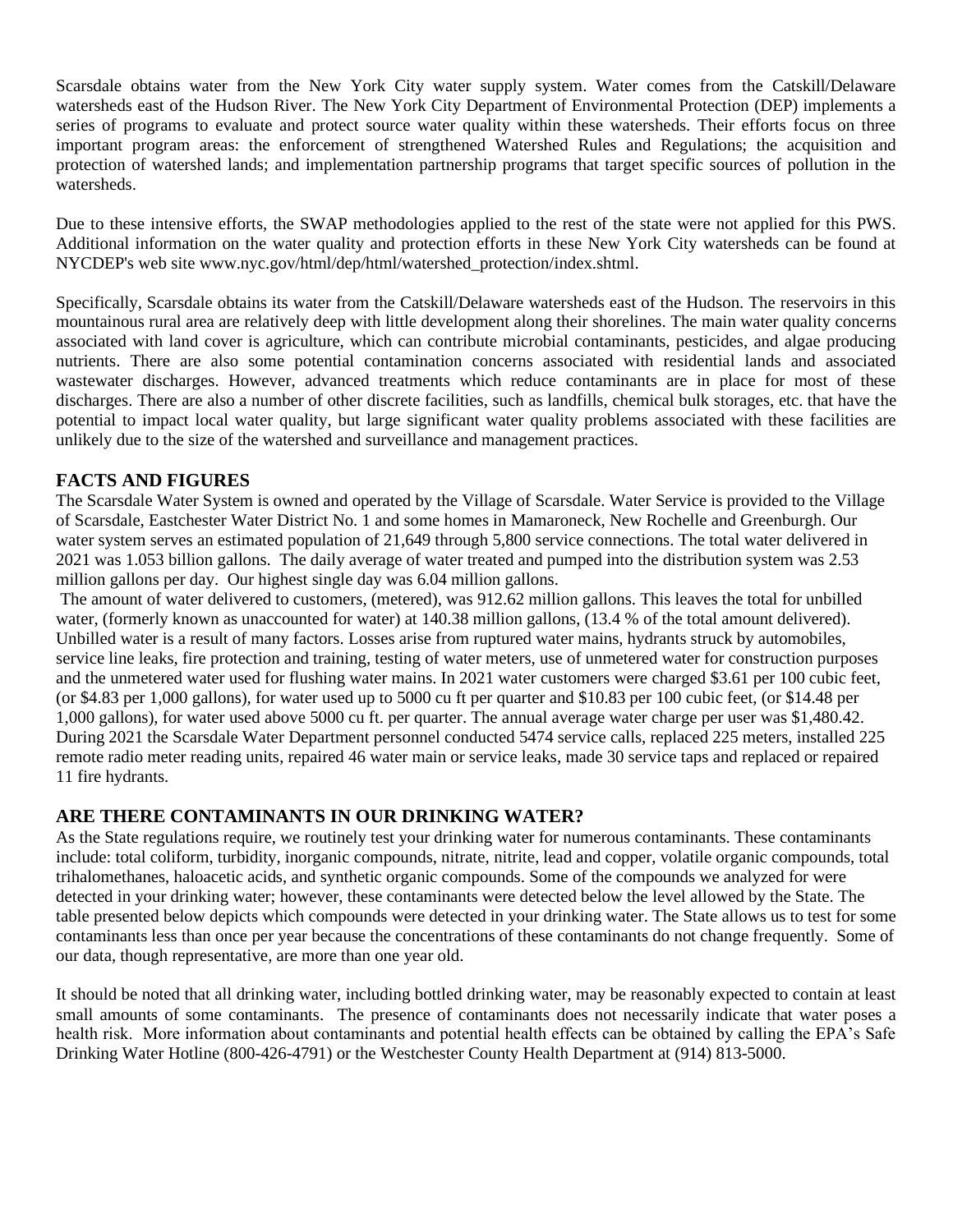#### **TABLE OF DETECTED CONTAMINANTS:**

|                                                                                                 | Level Detected<br>Unit<br>Regulatory |                                  |                                           |                          |                   |                                                                                                                             |                                                                                                          |
|-------------------------------------------------------------------------------------------------|--------------------------------------|----------------------------------|-------------------------------------------|--------------------------|-------------------|-----------------------------------------------------------------------------------------------------------------------------|----------------------------------------------------------------------------------------------------------|
| Contaminant<br><b>Microbiological Contaminants</b>                                              | Violation<br>Yes/No                  | Date of<br><b>Sample</b>         | (Average)<br>(Range)                      | Measure-<br>ment         | <b>MCLG</b>       | Limit<br>(MCL, TT or AL)                                                                                                    | Likely Source of Contamination                                                                           |
| Total Coliform (7)                                                                              | No<br>No<br>No                       | 05/25/21<br>06/08/21<br>07/25/21 | 1- positive<br>1- positive<br>1- positive | N/A<br>N/A<br>N/A        | N/A<br>N/A<br>N/A | $TT = 2$ or more<br>positive samples<br>after April 1, 2016<br>$MCL = 2$ or more<br>Positive samples<br>Before April 1,2016 | Naturally present in the environment                                                                     |
| <b>Inorganic Chemical Contaminants (Distribution System) Reeves Newsom Pump Station:</b>        |                                      |                                  |                                           |                          |                   |                                                                                                                             |                                                                                                          |
| Barium                                                                                          | No                                   | 01/19/21                         | 15.5                                      | ug/l                     | 2000              | 2000                                                                                                                        | Discharge of drilling wastes; Discharge from metal<br>refineries; Erosion of natural deposits.           |
| Chloride                                                                                        | No                                   | 01/19/21                         | 13.4                                      | mg/1                     | N/A               | 250                                                                                                                         | Naturally occurring or indicative of road salt<br>Contamination.                                         |
| Chlorine residual                                                                               | No                                   | Daily                            | 1.13<br>$0.60 - 1.51$                     | mg/l                     | N/A               | 4                                                                                                                           | Water additive used to control microbes                                                                  |
| Copper                                                                                          | No                                   | 06/18/21                         | 7.9                                       | ug/l                     | 1300              | 1300                                                                                                                        | Corrosion of household plumbing system;<br>Erosion of natural deposits; leaching wood<br>Preservatives.  |
| Fluoride                                                                                        | No                                   | Daily                            | 0.77<br>$0.31 - 1.35$                     | mg/1                     | N/A               | 2.2                                                                                                                         | Water Additive which promotes strong teeth                                                               |
| Cyanide                                                                                         | No                                   | 01/19/21                         | 6.0                                       | $\frac{u g}{l}$          | 200               | 200                                                                                                                         | Discharge from steel/metal factories: Discharge from<br>Plastic and fertilizer factories.                |
| 1,4-Dioxane                                                                                     | No                                   | 07/21/21                         | 0.025                                     | ug/l                     | 50                | 50                                                                                                                          | Discharge from textile/printing processes,<br>And detergent preparations                                 |
| Manganese                                                                                       | No                                   | 01/19/21                         | 17.5                                      | ug/l                     | N/A               | 300                                                                                                                         | Naturally occurring; Indicative of landfill<br>Contamination.                                            |
| Nitrate                                                                                         | No                                   | 01/19/21                         | 0.123                                     | mg/1                     | 10                | 10                                                                                                                          | Runoff from fertilizer use                                                                               |
| PH                                                                                              | No                                   | Daily                            | 7.0<br>$6.4 - 7.5$                        | Units                    | N/A               | N/A                                                                                                                         |                                                                                                          |
| Sodium $(5)$                                                                                    | No                                   | 01/19/21                         | 9.83                                      | mg/1                     | See note 5        | 20                                                                                                                          | Naturally occurring; Road salt; Water softeners;<br>Animal waste.                                        |
| Sulfate, Potable                                                                                | No                                   | 01/19/21                         | 3.77                                      | mg/1                     | N/A               | 250                                                                                                                         | Erosion of natural deposits<br>Occurring in the soil                                                     |
| Turbidity (1)                                                                                   | No                                   | Daily                            | 0.58<br>$0.26 - 1.06$                     | <b>NTU</b>               | N/A               | 5                                                                                                                           | Soil erosion & stream sediments                                                                          |
| Zinc<br>Nickel                                                                                  | No<br>No                             | 01/19/21<br>01/19/21             | 22.9<br>0.41                              | ug/l<br>ug/l             | N/A<br>N/A        | 5000<br>N/A                                                                                                                 | Naturally occurring; Mining waste.<br>Naturally occurring, Indicative of landfill<br>contamination       |
| Contaminant<br>Inorganic Chemical Contaminants (Distribution System) Ardsley Road Pump Station: | Violation<br>Yes/No                  | Date of<br>Sample                | Level Detected<br>(Average)<br>(Range)    | Unit<br>Measure-<br>ment | <b>MCLG</b>       | Regulatory<br>Limit<br>(MCL, TT or AL)                                                                                      | Likely Source of<br>Contamination                                                                        |
| Barium                                                                                          | No                                   | 02/2/21                          | 17.2                                      | $\frac{u g}{l}$          | 2000              | 2000                                                                                                                        | Discharge of drilling waste; Discharge from metal                                                        |
| Chloride                                                                                        | No                                   | 02/2/21                          | 13.0                                      | mg/1                     | N/A               | 250                                                                                                                         | Refineries; Erosion of natural deposits.<br>Naturally occurring; Indicative of road salt                 |
| Cyanide                                                                                         | No                                   | 02/2/21                          | 8.0                                       | ug/l                     | 200               | 200                                                                                                                         | Contamination<br>Discharge from steel/metal factories: Discharge from                                    |
|                                                                                                 |                                      |                                  |                                           |                          |                   |                                                                                                                             | Plastic and fertilizer factories.                                                                        |
| Chlorine residual                                                                               | No                                   | Daily                            | 1.10<br>$0.67 - 1.50$                     | mg/1                     | N/A               | 4                                                                                                                           | Water additive used to control microbes                                                                  |
| Copper                                                                                          | No                                   | 06/21/21                         | 3.8                                       | $\frac{u g}{l}$          | 1300              | 1300                                                                                                                        | Corrosion of household plumbing systems;<br>Erosion of natural deposits; Leaching wood<br>Preservatives. |
| Dicamba                                                                                         | No                                   | 09/20/21                         | 0.093                                     | $\frac{u g}{l}$          | 50                | 50                                                                                                                          | Runoff from use as a herbicide                                                                           |
| Fluoride                                                                                        | No                                   | Daily                            | 0.87<br>$0.60 - 1.14$                     | mg/1                     | N/A               | 2.2                                                                                                                         | Water Additive which promotes strong teeth                                                               |
| Manganese                                                                                       | No                                   | 02/2/21                          | 12.8                                      | $\frac{u g}{l}$          | N/A               | 300                                                                                                                         | Naturally occurring; Indicative of landfill<br>Contamination.                                            |
| Nitrate                                                                                         | No                                   | 02/2/21                          | 0.138                                     | mg/1                     | 10                | 10                                                                                                                          | Runoff from fertilizer use                                                                               |
| PH                                                                                              | No                                   | Daily                            | 7.5<br>$7.0 - 7.8$                        | Units                    | N/A               | N/A                                                                                                                         |                                                                                                          |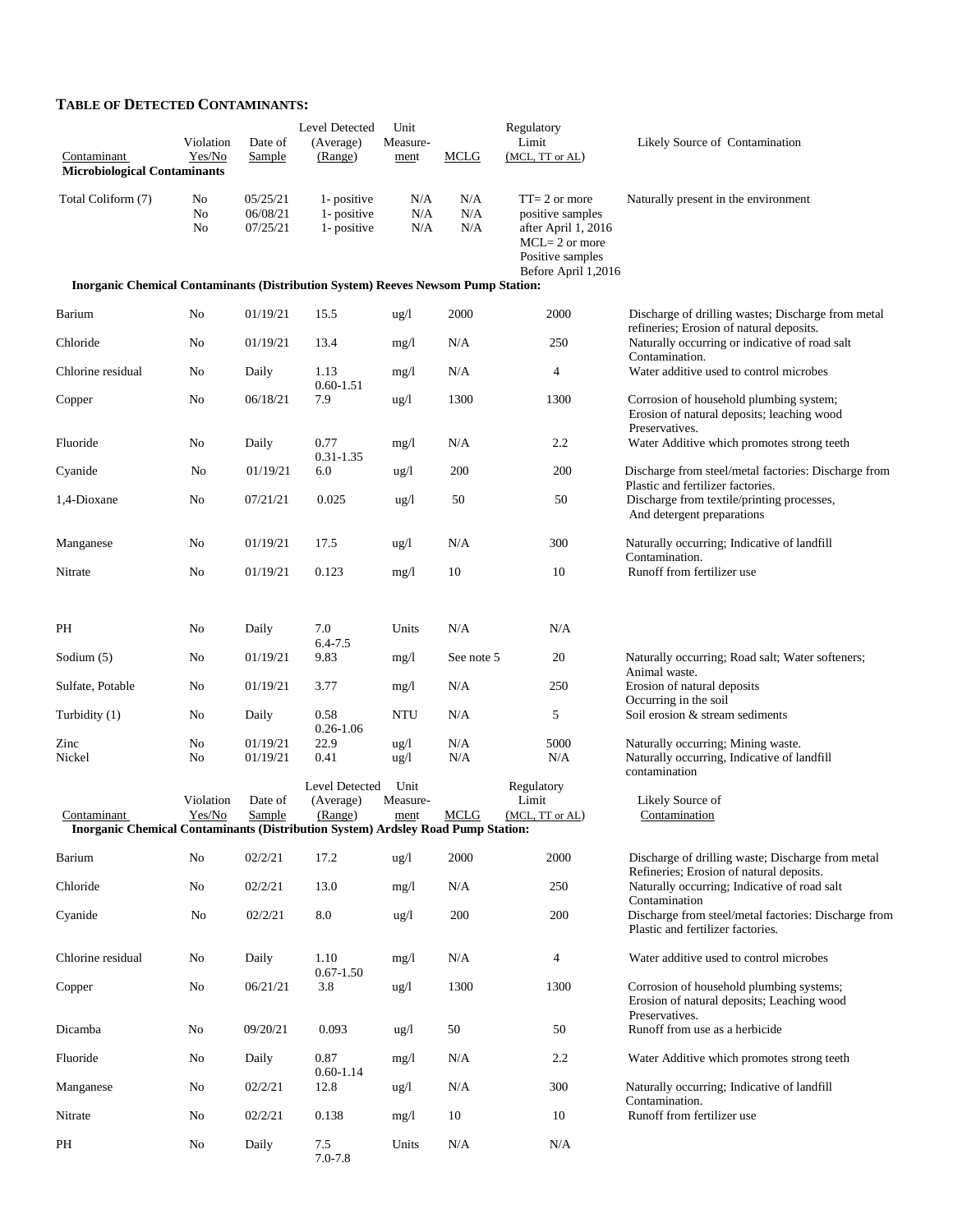| Sodium $(5)$                                                |         | No                  | 02/5/20                            | 7.46                                                                                                                        | mg/1             | See note 5       | 20                                    |                  | Naturally occurring; Road salt; Water softeners;<br>Animal waste.                                                                                              |  |
|-------------------------------------------------------------|---------|---------------------|------------------------------------|-----------------------------------------------------------------------------------------------------------------------------|------------------|------------------|---------------------------------------|------------------|----------------------------------------------------------------------------------------------------------------------------------------------------------------|--|
| Turbidity (1)                                               |         | No                  | Daily                              | 0.78<br>$0.62 - 0.98$                                                                                                       | <b>NTU</b>       | N/A              | 5                                     |                  | Soil erosion & stream sediments                                                                                                                                |  |
| Zinc                                                        |         | No                  | 02/2/21                            | 4.5                                                                                                                         | ug/L             | N/A              | 5000                                  |                  | Naturally occurring, Mining waste                                                                                                                              |  |
| Sulfate                                                     |         | No                  | 02/2/21                            | 3.83                                                                                                                        | mg/1             | N/A              | 250                                   |                  | Erosion of natural deposits<br>Occurring in the soil                                                                                                           |  |
|                                                             |         |                     |                                    | Lead & Copper Contaminant - System Wide Sampling – (every three years in the Distribution System):<br><b>Level Detected</b> | Unit             |                  | Regulatory                            | Samples above    |                                                                                                                                                                |  |
| Contaminant Taken                                           | Samples | Violation<br>Yes/No | Date of<br>Sample                  | (Average)<br>(Range)                                                                                                        | Measure-<br>ment |                  | Limit<br>MCLG (MCL, TT or AL) (Range) | AL               |                                                                                                                                                                |  |
| Lead $(3)$                                                  | 30      | No                  | 06-07/21                           | 4.0                                                                                                                         | $\frac{u g}{l}$  | $\boldsymbol{0}$ | 15                                    | $\boldsymbol{0}$ | Corrosion of household plumbing systems;                                                                                                                       |  |
| Copper (2)                                                  | 30      | No                  | 06-07/21                           | $<$ LOQ $-$ 15.7<br>175<br>$23.7 - 1120$                                                                                    | $\frac{u g}{l}$  | 1300             | 1300                                  | $\boldsymbol{0}$ | Erosion of natural deposits.<br>Corrosion of household plumbing systems;<br>Erosion of natural deposits; Leaching wood<br>Preservatives                        |  |
| <b>Organic Chemical Contaminants (Distribution System):</b> |         |                     | No Jan Apr. Jul. Oct 35.94<br>2021 | Total Trihalomethanes - Quarterly Stage 2 DBP Sampling (4)<br>$22 - 43$                                                     | $\frac{u g}{l}$  | N/A              | 80                                    |                  | By-product of drinking water disinfection needed<br>to kill harmful organisms. TTHMs are formed when<br>Source water contains large amounts of organic matter. |  |
| Haloacetic Acids - Quarterly & Stage 2 DBP Sampling (4)     |         |                     | No Jan Apr. Jul. Oct 38.69<br>2021 | 28-45<br>Radiological Contaminants (Distribution System) Reeves Newsom Pump Station:                                        | $\frac{u g}{l}$  | N/A              | 60                                    |                  | By-product of drinking water disinfection<br>needed to kill harmful organisms.                                                                                 |  |
|                                                             |         |                     |                                    |                                                                                                                             |                  |                  |                                       |                  |                                                                                                                                                                |  |
| Gross Alpha Particle                                        |         | No                  | 3/9/21                             | 0.44                                                                                                                        | pci/l            | N/A              | 15                                    |                  | Decay of natural deposits $&$ manmade emissions                                                                                                                |  |
| Gross Beta Particle                                         |         | No                  | 3/9/21                             | 0.018                                                                                                                       | pci/l            | N/A              | 50(6)                                 |                  | Erosion of natural deposits                                                                                                                                    |  |
| Combined Radium 226<br>and Radium 228                       |         | No                  | 3/9/21                             | 0.204                                                                                                                       | pci/l            | N/A              | 5                                     |                  | Erosion of natural deposits                                                                                                                                    |  |
|                                                             |         |                     |                                    | Radiological Contaminants (Distribution System) Ardsley Road Pump Station:                                                  |                  |                  |                                       |                  |                                                                                                                                                                |  |
| Gross Alpha Particle                                        |         | N <sub>0</sub>      | 11/5/21                            | 0.099                                                                                                                       | pci/l            | N/A              | 15                                    |                  | Decay of natural deposits $&$ manmade emissions                                                                                                                |  |
| Gross Beta Particle                                         |         | No                  | 11/5/21                            | 0.032                                                                                                                       | pci/l            | N/A              | 50(6)                                 |                  | Erosion of natural deposits                                                                                                                                    |  |
| Combined Radium 226<br>and Radium 228                       |         | No                  | 11/5/21                            | 0.092                                                                                                                       | pci/l            | N/A              | 5                                     |                  | Erosion of natural deposits                                                                                                                                    |  |

#### **Notes:**

1 – Turbidity is a measure of the cloudiness of the water. We test it because it is a good indicator of water quality. High turbidity can hinder the effectiveness of disinfectants. Our highest single turbidity measurement in the distribution system for the year occurred on 9/2/21, (1.37 NTU). State regulations require that turbidity must always be below 5 NTU.

 $2 -$  The level presented represents the 90<sup>th</sup> percentile of the 30 sites tested. A percentile is a value on a scale of 100 that indicates the percent of a distribution that is equal to or below it. The 90<sup>th</sup> percentile is equal to or greater than 90% of the copper values detected at your water system. In this case, thirty samples were collected at your water system and the 90<sup>th</sup> percentile value was the 27th value which was 0.255 mg/l. The action level for copper was not exceeded at any of the sites tested. The highest copper value was 1.120 mg/l.

 $3$  – The level presented represents the 90<sup>th</sup> percentile of the 30 sites tested. A percentile is a value on a scale of 100 that indicates the percent of a distribution that is equal to or below it. The 90<sup>th</sup> percentile is equal to or greater than 90% of the lead values detected at your water system. In this case, thirty samples were collected at your water system and the  $90<sup>th</sup>$  percentile value was the 27th value which was 6.2 ug/l.. the highest lead value was 15.7 ug/l.

4 – This level represents the average of 16 samples taken during the year. Highest locational average level was 35.25 ug/l with a range of 30.00 - 38.00 ug/l for Trihalomethanes. Highest locational average level was 42.50 ug/l with a range of 39.00 - 45.00 ug/l for Haloacetic Acids.

5 - Water containing more than 20 mg/l of sodium should not be used for drinking by people on severely restricted diets. Water containing more than 270 mg/l of sodium should not be used for drinking by people on moderately restricted sodium diets.

6 – The State considers 50 pci/L a level of concern for beta particles.

 7- Coliforms are bacteria that are naturally present in the environment and are used as an indicator that other, potentially harmful waterborne Pathogens may be present.

#### **Definitions:**

*Maximum Contaminant Level* **(**MCL): The highest level of a contaminant that is allowed in drinking water. MCLs are set as close to the MCLGs as feasible.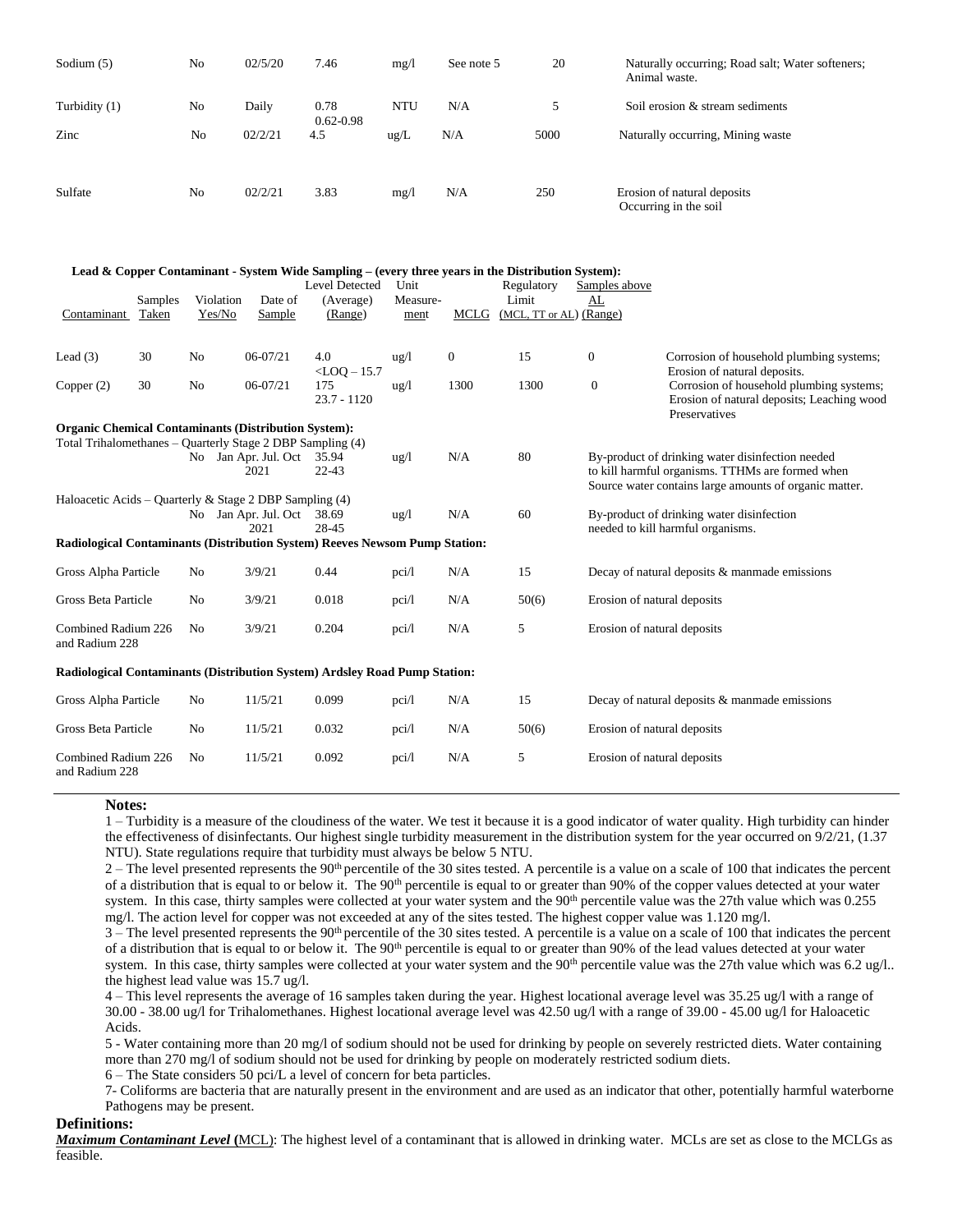*Maximum Contaminant Level Goal* (MCLG): The level of a contaminant in drinking water below which there is no known or expected risk to health. MCLGs allow for a margin of safety.

*Maximum Residual Disinfectant Level* (MRDL): The highest level of a disinfectant allowed in drinking water. There is convincing evidence that addition of a disinfectant is necessary for control of microbial contaminants.

*Maximum Residual Disinfectant Level* Goal (MRDLG): The level of drinking water disinfectant below which there is no known or expected risk to health. MRDLGs do not reflect the benefits of the use of disinfectants to control microbial contamination.

*Action Level* **(**AL): The concentration of a contaminant which, if exceeded, triggers treatment or other requirements which a water system must follow.

*Treatment Technique* (TT): A required process intended to reduce the level of a contaminant in drinking water.

*Nephelometric Turbidity Unit* (NTU): A measure of the clarity of water. Turbidity in excess of 5 NTU is just noticeable to the average person.

*Milligrams per liter* (mg/l): Corresponds to one part of liquid in one million parts of liquid (parts per million - ppm).

*Micrograms per liter* (ug/l): Corresponds to one part of liquid in one billion parts of liquid (parts per billion - ppb). *Picocuries per liter* (pCi/L): A measure of the radioactivity in water.

*LOQ:* Limit of quantitation.

According to State regulations, we are required to routinely monitor drinking water for various contaminants. Drinking water is tested for inorganic and organic contaminants, trihalomethanes, and coliform bacteria. Contaminants detected are included in the Table of Detected Contaminants. Contaminants we analyzed for but did not detect were:

E.coli bacteria, Arsenic, Chromium, Mercury, Selenium, Antimony, Beryllium, Thallium, Nitrite, Vanadium, Silver, Cobalt, Boron, Molybdenum, Lead, Bromoform, Dibromochloromethane, Vinyl Chloride, Benzene, Bromobenzene, Bromochloromethane, Bromomethane, N-butylbenzene, Secbutylbenzene, Tert-butylbenzene, Carbon tetrachloride, Chlorobenzene, Chloroethane, Chloromethane, 2-chlorotoluene, 4-chlorotoluene, Dibromomethane, 1,2-dichlorobenzene, 1,3-dichlorobenzene, 1,4-dichlorobenzene, dichlorodifluoromethane, 1,1-dichloroethane, 1,2-dichloroethane, 1,1-dichloroethene, Cis-1,2-dichloroethene, Trans-1,2-dichloroethene, 1,2-dichloropropane, 1,3-dichloropropane, 2,2-dichloropropane, 1,1 dichloropropene, Cis-1,3-dichloropropene, Trans-1,3-dichloropropene, Ethylbenzene, Hexachlorobutadiene, Isopropylbenzene, P-isopropyltoluene, Methylene chloride, N-propylbenzene, Styrene, 1,1,1,2-tetrachloroethane, 1,1,2,2-tetrachloroethane, Tetrachloroethene, Toluene, 1,2,3 trichlorobenzene, 1,2,4-trichlorobenzene, 1,1,1-trichloroethane, 1,1,2-trichloroethane, Trichloroethene, Trichlorofluoromethane, 1,2,3 trichloropropane, 1,2,4-trimethylbenzene, 1,3,5-trimethylbenzene, P & M-xylene, O-xylene, 2-butanone (MEK), Naphthalene, Methyl T-Butyl Ether, 4-Methyl-2-pentanone, 1,2-Dibromoethane, 1,2-Dibromo-3-Chlorpropane, Alachlor, Atrazine, Simazine, Hexachlorobenzene, Hexachlorocyclopentadiene, Benzo(A)pyrene, bis(2-Ethylhexyl)adipate, bis(2-Ethylhexyl)phthalate , Aldicarb Sulfoxide, Aldicarb Sulfone, Oxamyl, Methomyl, 3-Hydroxycarbofuran, Aldicarb, Carbofuran, Carbaryl,2,4-D, 2,4,5-T, Silvex, Dalapon, Dicamba, Dinoseb, Pentachlorophenol, Picloram, Butachlor, Metolachlor, Metribuzin, DCPA di-mono-acids, Aldrin, Chlordane, Dieldrin, Endrin, Heptachlor, Heptachlor Epoxide, Lindane, Methoxychlor, PCB's, Propachlor, Toxaphene.

## **WHAT DOES THIS INFORMATION MEAN?**

As you can see by the table, our system had no violations. We have learned through our testing that some contaminants have been detected; however, these contaminants were detected below the level allowed by the State.

#### **We are required to present the following information on lead in drinking water:**

If present, elevated levels of lead can cause serious health problems, especially for pregnant women, infants, and young children. It is possible that lead levels at your home may be higher than at other homes in the community as a result of materials used in your home's plumbing. The Village of Scarsdale is responsible for providing high quality drinking water, but cannot control the variety of materials used in plumbing components. When your water has been sitting for several hours, you can minimize the potential for lead exposure by flushing your tap for 30 seconds to 2 minutes before using water for drinking or cooking. If you are concerned about lead in your water, you may wish to have your water tested. Information on lead in drinking water, testing methods, and steps you can take to minimize exposure is available from the Safe Drinking Water Hotline (1-800-426-4791) or at [http://www.epa.gov/safewater/lead.](http://www.epa.gov/safewater/lead)

# **IS OUR WATER SYSTEM MEETING OTHER RULES THAT GOVERN OPERATIONS?**

As of 2021 Westchester County Water District #1 was in compliance with applicable State drinking water operating, monitoring and reporting requirements., the Village of Scarsdale and the cities of White Plains, and Yonkers, which receive drinking water through Westchester County Water District #1. The Village of Scarsdale Water supply is subject to the same water safety treatment protocols that have maintained drinking water in Scarsdale for many years, including appropriate chlorination to inactivate organisms such as giardia, bacteria, and viruses. Treatment protocols have improved over the years to include ultra-violet treatment in order to be even more effective, and to address organisms such as Cryptosporidium. Westchester County Water District #1 has implemented the necessary District-wide upgrades prescribed by The United States Environmental Protection Agency for secondary disinfection by use of ultra-violet light treatment at the Central Avenue UV Treatment Facility.

#### **INFORMATION ON GIARDIA**

Giardia is a microbial pathogen present in varying concentrations in many surface waters and groundwater under the influence of surface water. Giardia is removed/inactivated through a combination of filtration and disinfection or by use of ultra-violet light treatment. Current test methods do not allow us to determine if the organisms are dead or if they are capable of causing disease. Ingestion of Giardia may cause giardiasis, an intestinal illness. People exposed to Giardia may experience mild or severe diarrhea, or in some instances no symptoms at all. Fever is rarely present. Occasionally, some individuals will have chronic diarrhea over several weeks or a month, with significant weight loss. Giardiasis can be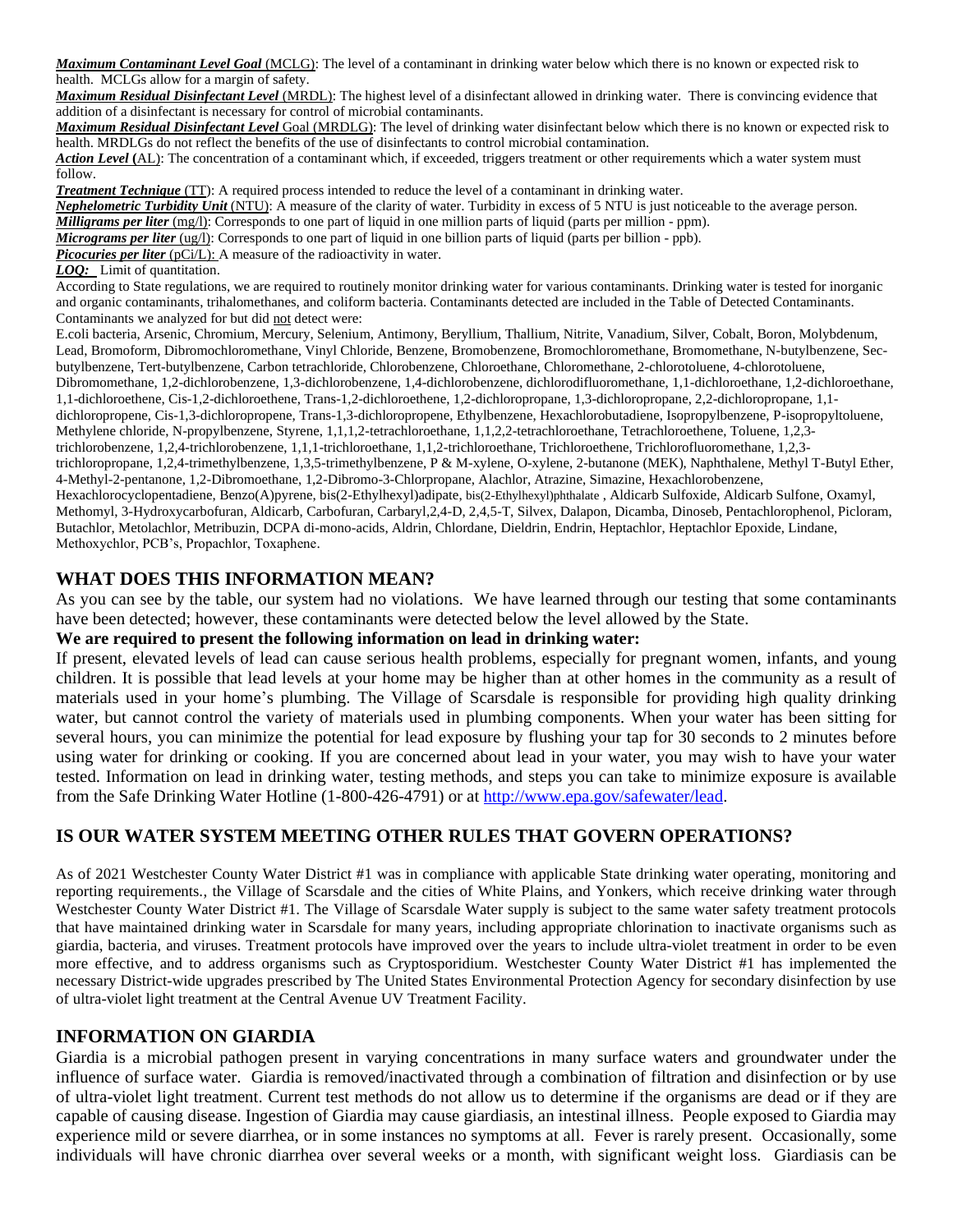treated with anti-parasitic medication. Individuals with weakened immune systems should consult with their health care providers about what steps would best reduce their risks of becoming infected with Giardiasis. Individuals who think that they may have been exposed to Giardiasis should contact their health care providers immediately. The Giardia parasite is passed in the feces of an infected person or animal and may contaminate water or food. Person to person transmission may also occur in day care centers or other settings where handwashing practices are poor.

## **INFORMATION ON CRYPTOSPORIDIUM**

Cryptosporidium is a microbial pathogen found in surface water and groundwater under the influence of surface water. Current test methods do not allow us to determine if the organisms are dead or if they are capable of causing disease. Ingestion of Cryptosporidium may cause cryptosporidiosis, a gastrointestinal infection. Symptoms of infection include nausea, diarrhea, and abdominal cramps. Most healthy individuals can overcome disease within a few weeks. However, immuno-compromised people are at greater risk of developing life-threatening illness. We encourage immunocompromised individuals to consult their health care provider regarding appropriate precautions to take to avoid infection. Cryptosporidium must be ingested to cause disease, and it may be spread through means other than drinking water.

### **Variances and Exemptions:**

In accordance with the Federal Safe Drinking Water Act of 1986 and New York State requirements regarding the quality of potable water, we submitted a request for filtration avoidance of our raw water sources for both the Reeves Newsom Water Supply Station and the Ardsley Road Pumping Station. We received a variance from the New York State Department of Health in December 1991. This variance is still in effect.

The Village of Scarsdale was granted a Biofilm Variance from the New York State Department of Health on August 29, 1994. The variance recognizes that the maximum contaminant level cannot be used to determine the public health significance of coliform bacteria being detected in the distribution system when biofilms, and not contaminated water, is in the system.

## **DO I NEED TO TAKE SPECIAL PRECAUTIONS?**

Although our drinking water met or exceeded state and federal regulations, some people may be more vulnerable to disease causing microorganisms or pathogens in drinking water than the general population. Immuno-compromised persons such as persons with cancer undergoing chemotherapy, persons who have undergone organ transplants, people with HIV/AIDS or other immune system disorders, some elderly, and infants can be particularly at risk from infections. These people should seek advice from their health care provider about their drinking water. EPA/CDC guidelines on appropriate means to lessen the risk of infection by Cryptosporidium, Giardia and other microbial pathogens are available from the Safe Drinking Water Hotline (800-426-4791).

# **INFORMATION ON FLUORIDE ADDITION**

Our system is one of the many drinking water systems in New York State that provides drinking water with a controlled, low level of fluoride for consumer dental health protection. Fluoride is added to your water coming from our Catskill Aqueduct Source by the New York City DEP before it is delivered to us and at our Reeves Newsom pump station for source water delivered from Kensico Reservoir. According to the United States Centers for Disease Control, fluoride is very effective in preventing cavities when present in drinking water at a properly controlled level. To ensure that the fluoride supplement in your water provides optimal dental protection monitor fluoride levels on a daily basis to make sure fluoride is maintained at a target level of 0.7 mg/l. During 2021 monitoring showed that fluoride levels in your water at an average of 0.77 mg/l. None of the monitoring results showed fluoride at levels that approach the 2.2 mg/l MCL for fluoride.

# **WHY SAVE WATER AND HOW TO AVOID WASTING IT?**

Although our system has an adequate amount of water to meet present and future demands, there are a number of reasons why it is important to conserve water:

- Saving water saves energy and some of the costs associated with both of these necessities of life;
- Saving water reduces the cost of energy required to pump water and the need to construct costly new wells, pumping systems and water towers; and
- Saving water lessens the strain on the water system during a dry spell or drought, helping to avoid severe water use restrictions so that essential firefighting needs are met.